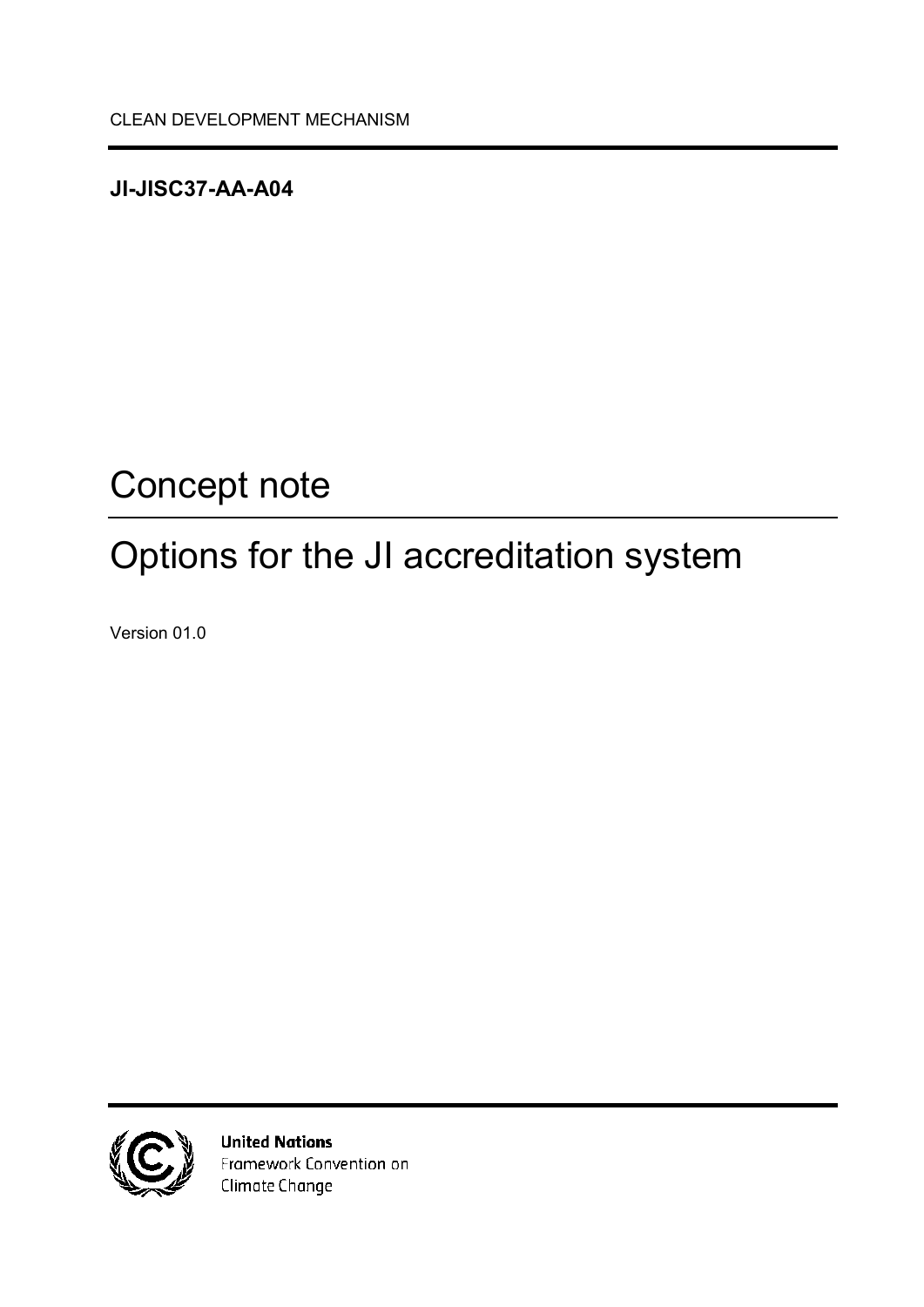# **TABLE OF CONTENTS**

# Page

| 1. |      |        |  |                 |  |  |
|----|------|--------|--|-----------------|--|--|
| 2. |      |        |  |                 |  |  |
| 3. |      |        |  |                 |  |  |
|    | 3.1. |        |  |                 |  |  |
|    | 3.2. |        |  | 4               |  |  |
|    | 3.3. |        |  |                 |  |  |
|    | 3.4. |        |  |                 |  |  |
| 4. |      |        |  |                 |  |  |
|    | 4.1. |        |  | 6               |  |  |
|    |      | 4.1.1. |  | $6\phantom{1}6$ |  |  |
|    |      | 4.1.2. |  | 6               |  |  |
|    | 4.2. |        |  |                 |  |  |
|    |      | 4.2.1. |  | $\overline{7}$  |  |  |
|    |      | 4.2.2. |  | 8               |  |  |
|    | 4.3. |        |  | 10              |  |  |
|    |      | 4.3.1. |  | 10              |  |  |
|    |      | 4.3.2. |  | 10              |  |  |
| 5. |      |        |  | 11              |  |  |
| 6. |      | 12     |  |                 |  |  |
| 7. |      |        |  |                 |  |  |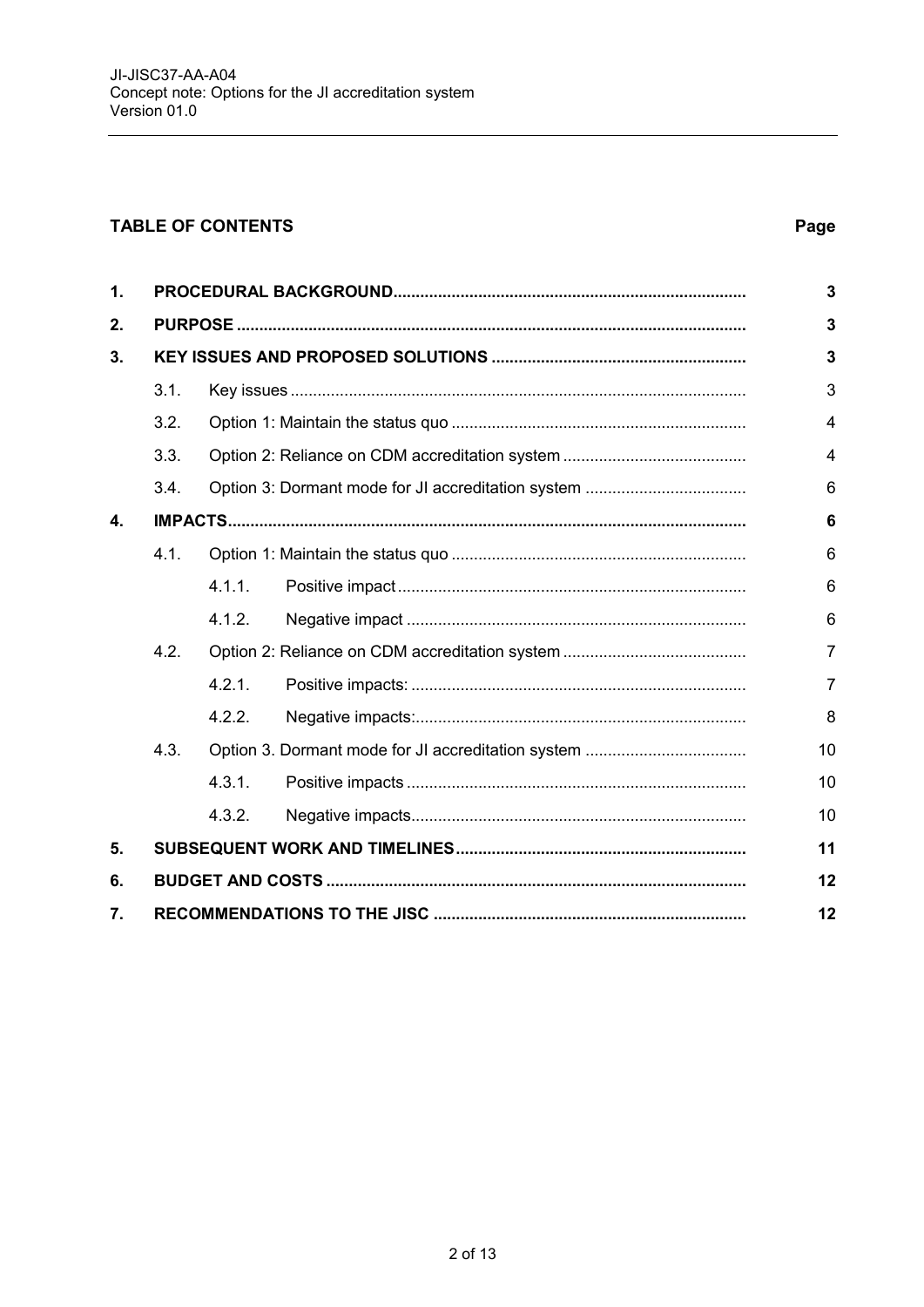# <span id="page-2-0"></span>**1. Procedural background**

- 1. The Conference of the Parties serving as the meeting of the Parties to the Kyoto Protocol (CMP), at its tenth session, mandated the Joint Implementation Supervisory Committee (JISC) and the Executive Board of the clean development mechanism (CDM) to collaborate in considering the establishment of a joint accreditation committee.<sup>1</sup>
- 2. The CDM Executive Board, at its eighty-second meeting (20 February 2015), expressed the view that a joint accreditation committee may not be the most appropriate form for synergy on this matter.
- 3. The JISC, at its thirty-sixth meeting (13 March 2015), agreed, in principle, to fully rely on the accreditation system under the CDM for its accreditation decisions under joint implementation (JI), i.e. entities accredited as designated operational entities (DOEs) under the CDM (accredited under the authority of the CDM Executive Board) will be used to perform determinations and verifications under JI. In this regard, the JISC requested the secretariat to prepare a concept note **identifying possible impacts, measures to address risks, and a plan for how to implement the approach**, to be considered by the JISC at its thirty-seventh meeting with a view to taking a final decision to fully rely on the accreditation system under the CDM.
- 4. Under the mandate contained in decision 6/CMP.10, the chairs and vice-chairs of the JISC and the CDM Executive Board held an informal interaction on the side-lines of the subsidiary body meetings in Bonn in June 2015, including a discussion on the synergies related to accreditation.
- 5. The CDM Executive Board, at its eighty-fifth meeting further discussed the collaboration with the JISC on synergies relating to accreditation under the mechanisms of the Kyoto Protocol and, as there was no consensus on the matter, agreed not to consider the matter further.

# <span id="page-2-1"></span>**2. Purpose**

6. The purpose of this paper is to provide information on possible impacts, measures to address risks and a plan for how to implement the approach for the full reliance on the CDM accreditation system, so that the JISC may take an informed decision regarding its the reliance on the CDM accreditation system.

# <span id="page-2-2"></span>**3. Key issues and proposed solutions**

# <span id="page-2-3"></span>**3.1. Key issues**

- 7. Several issues currently confront the JI accreditation system:
	- (a) The number of accredited independent entities (AIEs) decreased significantly in recent years and now only two AIEs remain (AENOR JI-E-0009 and TUV NORD JI-E-0012). The accreditation of these two AIEs will expire in 2016 (June and August respectively) and there is no certainty that they will apply for

Decision 6/CMP.10.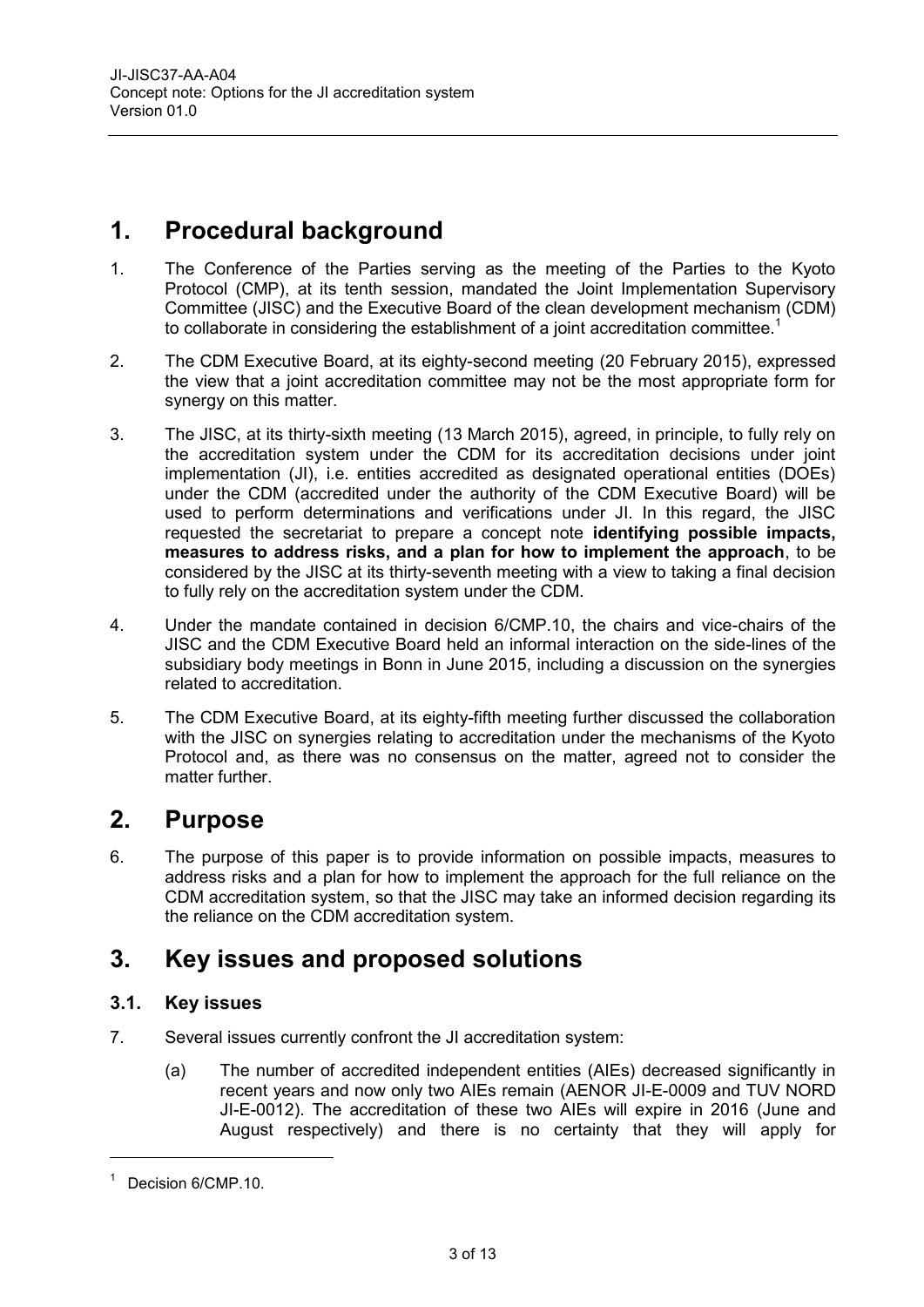reaccreditation. Therefore it is possible that there may be only one or no AIEs by the end of 2016;

- (b) Very little work is foreseen for AIEs and subsequently for the JI Accreditation Panel (JI-AP), and the JI accreditation system as a whole. There are costs associated with maintaining the JI accreditation system and the expected workload may not justify the continuing maintenance of the JI accreditation system;
- (c) A duopoly, of two AIEs, is insufficient to provide competitive services to the market.

## <span id="page-3-0"></span>**3.2. Option 1: Maintain the status quo**

- 8. This option would see the maintenance of the JI accreditation system without any changes.
- 9. The JI accreditation system consists of the following main elements:

## (a) **Governance:**

- (i) The JI-AP and its membership;
- (ii) Meetings of the JISC, as the policy and accreditation standard setting body;

#### (b) **Regulatory framework:**

(i) Appendix A to the JI guidelines<sup>2</sup>, the JI accreditation standard (version 1) and the JI accreditation procedure (version  $7)^3$ ;

#### (c) **Operations:**

- (i) Accreditation assessments (initial accreditation, performance assessments, regular surveillance etc.) and associate fees;
- (ii) AIEs;
- (iii) JI accreditation roster of experts;
- (d) Secretariat support and policy work regarding the above items.

## <span id="page-3-1"></span>**3.3. Option 2: Reliance on CDM accreditation system**

- 10. This option would halt many of the elements outlined in the status quo option above. 4 DOEs would act as AIEs for the provision of determination and verification services in JI.
- 11. Reliance on the CDM accreditation system consists of the following main elements:

## (a) **Governance**:

<sup>2</sup> Decision 9/CMP.1, annex

 $3$  Procedure for accrediting independent entities by the Joint Implementation Supervisory Committee.

<sup>&</sup>lt;sup>4</sup> This solution was outlined as option 1 in the concept note "Future developments of the JI accreditation system" (JI-JISC34-AA-A01).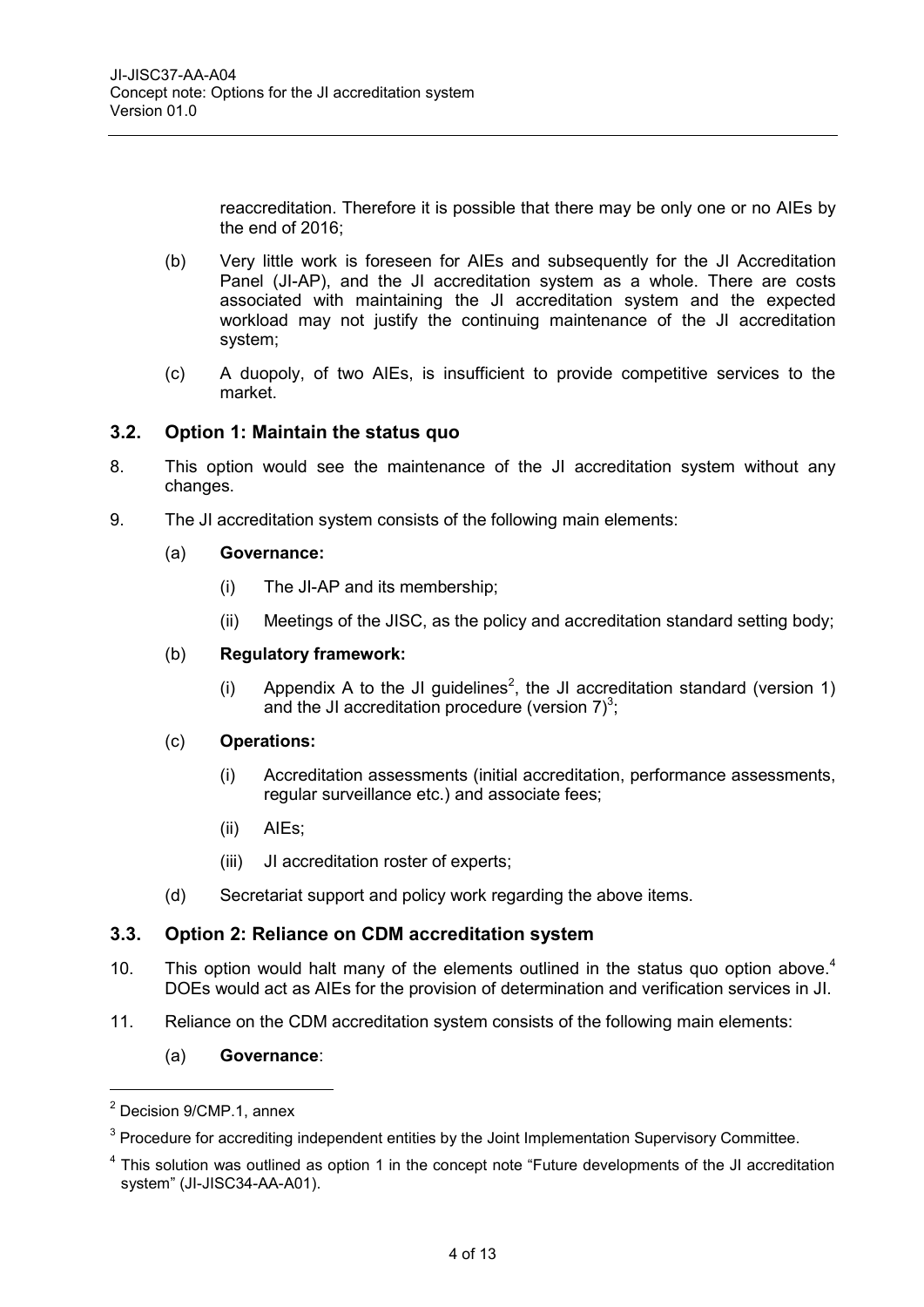- (i) Meetings of the JI-AP would be suspended and membership would be dissolved. The JISC would have no influence over decisions made in the CDM accreditation system;
- (ii) The JISC would apply immediately, mutatis mutandis, all CDM Executive Board decisions regarding accreditation, such as initial accreditations, reaccreditations and suspensions, to activities carried out by DOEs acting as AIEs;
- (iii) Neither the JISC nor the CDM Executive Board would provide oversight to JI determination and verification activities. The performance of DOE's acting as AIEs would in no way influence the outcomes of DOE performance monitoring;
- (iv) The JISC, as the accreditation body for JI, would retain the authority to suspend and withdraw the accreditation of DOEs to act as AIEs. Withdrawal or suspension decisions by the JISC would only be in relation to JI functions carried out by the DOE acting as an AIE.
- (v) Calls for JI assessment team experts would be suspended. The membership of the accreditation roster of experts would be dissolved;
- (vi) In order to ensure the stability of this proposed option, the JISC should report the approach to the Conference of the Parties serving as the meeting of the Parties to the Kyoto Protocol (CMP) so that the CMP may endorse the option.
- (b) **Regulatory framework**: All previous decisions and regulatory documents related to JI accreditation would be suspended. Instead, the JISC would rely on the CDM to supply DOEs that may wish to act as AIEs;
- (c) **Operations**:
	- (i) Effective immediately, the JISC would not accept any application for reaccreditation or initial accreditation;
	- (ii) DOEs **may** act as AIEs; that is, DOE participation in JI would be voluntary. DOEs acting as AIEs would be used within the JI system to conduct JI determinations and verifications;
	- (iii) DOEs would only act as AIEs for the same sectoral scopes for which they are designated under the CDM. DOEs designated for sectoral scope 15 would be able to act as AIEs for the sectoral scope of land use, land-use change and forestry under JI. As there is no corresponding scope in JI, DOEs designated for sectoral scope 16 (under the CDM accreditation standard) would not be able to act as AIEs for carbon capture and storage activities;
	- (iv) Entity assessment activities would be suspended;
	- (v) AIEs would maintain all internal systems until the effective date.
- 12. Reliance on the CDM accreditation system would be effective from 2 August 2016.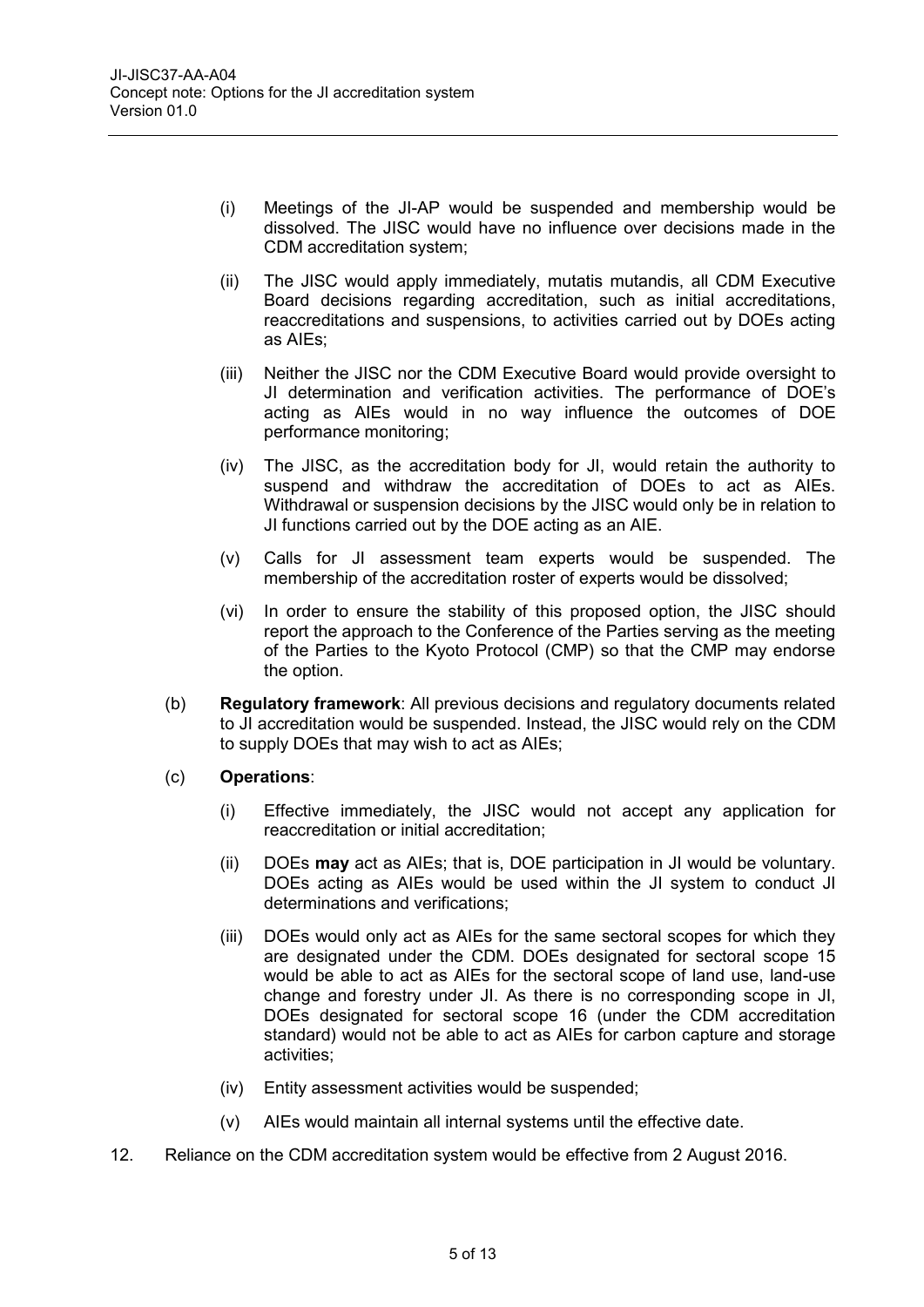# <span id="page-5-0"></span>**3.4. Option 3: Dormant mode for JI accreditation system**

13. Option 3 would see the retention of the current JI accreditation governance system, regulatory framework and operations while freezing any new policy developments and minimizing, to the extent possible, overhead costs. The two remaining AIEs would have their assessment costs (and application fees) for reaccreditation waived and their accreditation would be extended automatically by up to five years. The application fee for any applicant entities would equally be waived although they would be charged the initial-accreditation assessment fee. Further, the two remaining AIEs would not be subject to regular surveillance; rather, a request for determination or verification would trigger a regular surveillance and a performance assessment.

# <span id="page-5-1"></span>**4. Impacts**

## <span id="page-5-2"></span>**4.1. Option 1: Maintain the status quo**

14. This option is the maintenance of the JI accreditation system with oversight by the JISC.

## <span id="page-5-3"></span>**4.1.1. Positive impact**

- 15. The **stability** of the regulatory framework would be maintained.
- 16. "Normal" operations of the JI accreditation system would **maintain capacity** of all the actors involved in the JI accreditation system (e.g. JI-AP, secretariat staff, JI accreditation roster of experts and AIEs).
- 17. **Independent oversight** would be maintained. The JISC would continue its oversight over the JI accreditation system allowing flexibility to address policy issues as and when they arise.
- 18. The JISC would **ensure competence** of the AIEs. Where necessary the JISC could demand additional assessments to ensure that AIEs meet the requirements of the JI accreditation standard.

## <span id="page-5-4"></span>**4.1.2. Negative impact**

- 19. The number of **AIEs decreased significantly** in recent years and now only two AIEs remain. Therefore it is possible that there may be only one or no AIEs by the end of 2016.
	- (a) Magnitude: AIEs are a pre-requisite for JI track 2. Without AIEs, JI track 2 would cease to function, and no determinations or verifications could be carried out. Host Parties for JI track 1 projects may also use AIEs and would be similarly impacted. Therefore the magnitude is considered high.
	- (b) Measures:
		- (i) If this option is selected the JISC may agree to accept this risk;
		- (ii) Consider subsidizing the costs of entity accreditation to encourage continued participation in the system.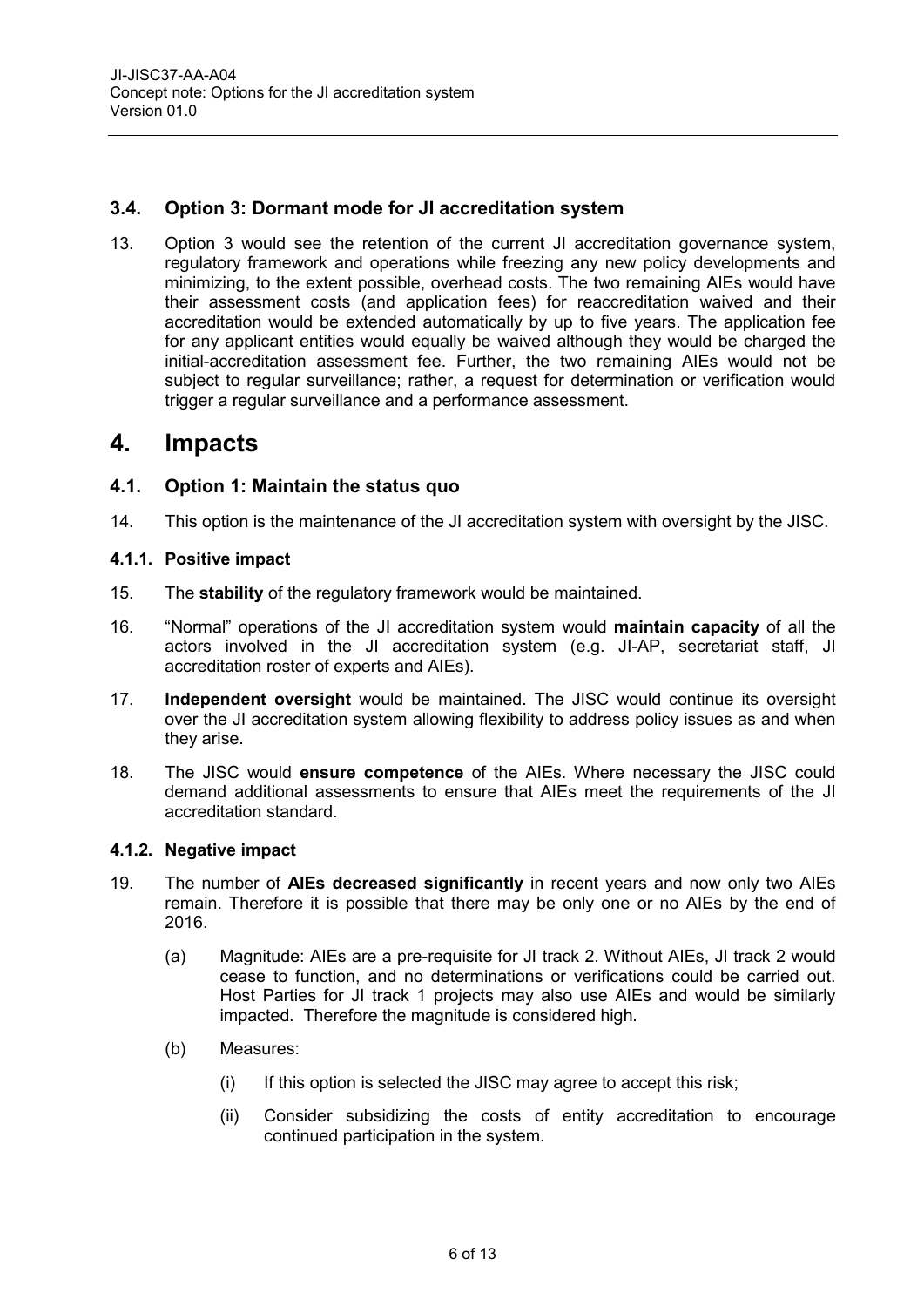- 20. There are **costs arising from maintaining the JI accreditation system** and the expected workload may not justify the continuing maintenance of the JI accreditation system. Little work is foreseen for AIEs and subsequently little work is expected for the JI-AP and the JI accreditation system as a whole.
	- (a) Magnitude: Given the low volumes of work associated with the JI accreditation system, the cost is low.
	- (b) Measures: If this option is selected the JISC may agree to accept the costs associated with maintaining the status quo.
- 21. A duopoly, of two AIEs, is insufficient to provide **competitive services** to the market.
	- (a) Magnitude: Given the low volumes of work there is little opportunity for AIEs to be charging potentially uncompetitive rates to project participants. Therefore the magnitude is low.
	- (b) Measure: If this option is selected the JISC may agree to accept this risk.

## <span id="page-6-0"></span>**4.2. Option 2: Reliance on CDM accreditation system**

22. Reliance on the CDM accreditation system has several impacts as compared to maintaining the status quo. However, these impacts need to be considered within the context of the very low levels of JI track 2 activities (one verification in 2014, no submissions so far in 2015 and none expected for 2016). Therefore the magnitude of all the impacts outlined below is limited.

#### <span id="page-6-1"></span>**4.2.1. Positive impacts:**

 $\overline{a}$ 

- 23. **Decrease in costs to the JISC** savings would be realized from not maintaining the JI accreditation system. While the system is already largely dormant, there would be savings regarding secretariat support to accreditation assessments, electronic decisionmaking by the JI-AP and membership of the JI-AP and JI accreditation roster of experts.
	- (a) Magnitude: Savings would be in the form of staff time from not maintaining the JI accreditation system.
- 24. **Decrease in costs to AIEs** the remaining two AIEs are also DOEs. Allowing DOEs to act as AIEs would save these entities the cost of maintaining multiple accreditations.
	- (a) Magnitude: JI accreditation costs borne by AIEs are at least USD 7,000 per entity per year.<sup>5</sup>
- 25. **Certainty of supply of determination/verification services –** there are 39 DOEs that could potentially act as AIEs, giving confidence that project participants could get access to determination/verification services. Currently there are only two AIEs and there is no certainty that they will apply for reaccreditation (due by the end of 2015). Without DOEs acting as AIEs, JI could find itself without any capacity to independently determine and verify JI projects.

<sup>5</sup> This only represents the costs of the accreditation assessments and the application fee. In addition, entities bear costs from maintaining compliance with the accreditation standard (internal audits, quality management system, impartiality committee meetings, etc.).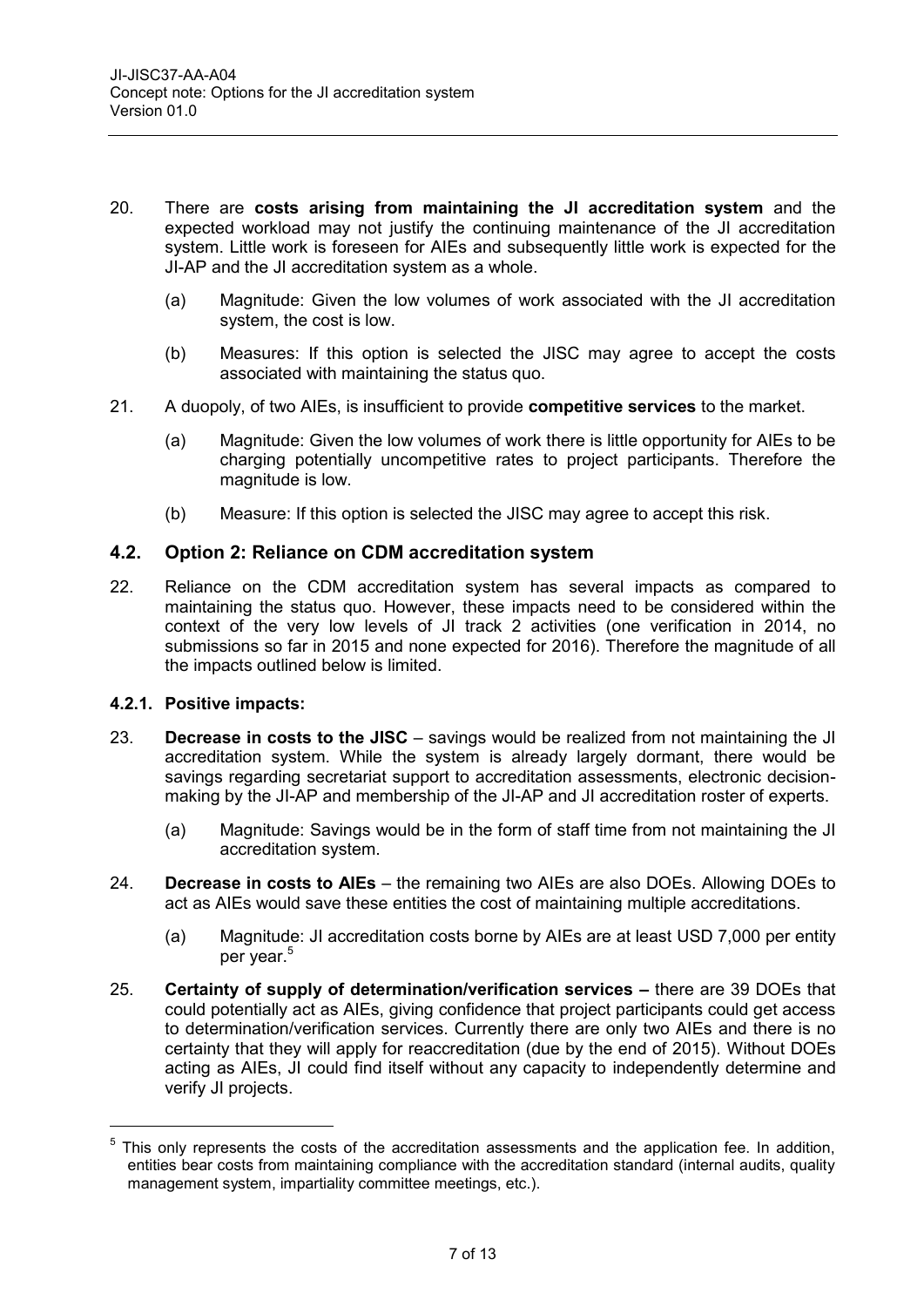- (a) Magnitude: Accredited entities for determination/verification services are a precondition for the JI mechanism to function. Non-existence of entities providing determination/verification services would effectively halt the JI mechanism. Therefore the positive magnitude of this option would be high.
- 26. **Decrease in costs to project participants** allowing DOEs to act as AIEs will increase competition for JI determination and verification services. This will benefit the customers (project participants and project developers) in the form of more competitive pricing and a wider range of service providers to choose from.
	- (a) Magnitude: Given the low number of submissions of determination/verification reports forecasted, few customers would be able to benefit from the increase in competition. The magnitude of decreased costs is considered to be low.
- 27. **Adopt best practice** JI can benefit from the track record and experience of the CDM accreditation system. In addition, DOEs are subject to more assessments compared to AIEs (e.g. AIEs are subject to one regular surveillance per five-year term compared to DOEs which are subject to two regular surveillances per five-year term).
	- (a) Magnitude: Given the low number of submissions of determination/verification reports forecasted, there would be few opportunities for DOEs to bring their experience to bear in the JI context. Therefore the magnitude is considered to be low.

## <span id="page-7-0"></span>**4.2.2. Negative impacts:**

- 28. **Regulatory instability**  The remaining two AIEs may perceive unfairness from extending accreditation to DOEs after they had paid and made the effort to have their JI accreditation renewed.
	- (a) Magnitude: The accreditation of the existing AIEs is due to expire in 2016 and both entities have already paid for their most recent reaccreditations and regular surveillances (completed earlier in 2015 year). No further JI accreditation costs are foreseen for the two remaining AIEs. However, until the expiry of accreditation the AIEs should continuously bear costs for maintaining systems and staff competencies for JI determination/verification activities. In being granted accreditation, the AIEs were given a right to be the exclusive determination/verification service providers for JI. If such right is given to all DOEs without necessitating any additional efforts or costs, it would be perceived that the regulator is not treating entities fairly. On the other hand, this unfairness is of a transitory nature (until the expiry of accreditation of the remaining two AIEs) and the activity of these AIEs in determination and verification has been low, with no activity in more than one year (under track 2). Therefore, the magnitude of this impact is considered to be moderate;
	- (b) Measures:
		- (i) Delay the entry into force of this option until 2 August 2016, allowing time for the accreditation of the existing AIEs to expire;
		- (ii) Communicate the changes and the rationale to the AIEs.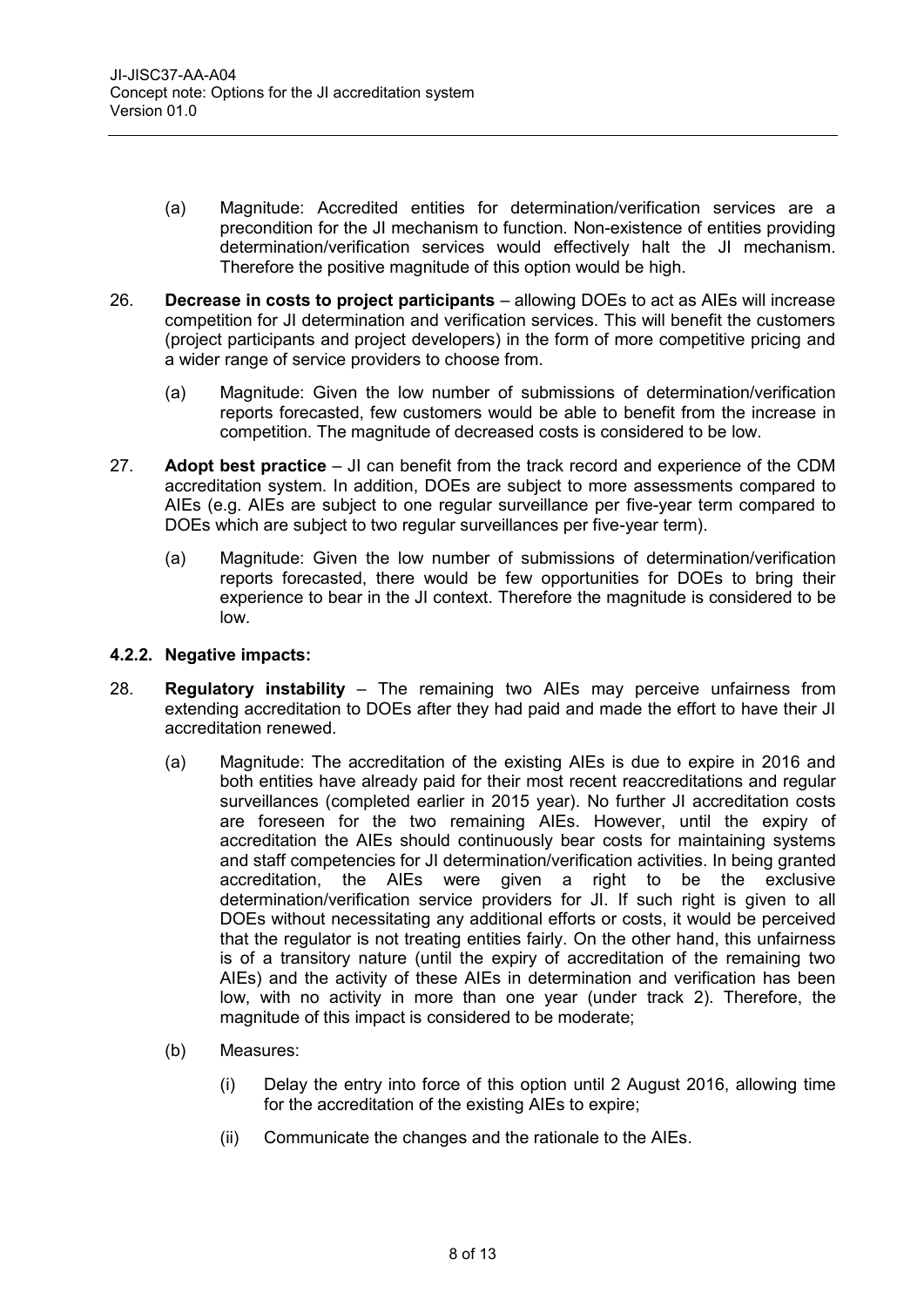- 29. **Loss of JI accreditation capacity** specific JI accreditation expertise and capacity would be lost as the JI-AP, JI accreditation roster of experts and related activities cease.
	- (a) Magnitude: The most recent physical meeting of the JI-AP was in August 2013. Suspending the work of the JI-AP will give some formality to the current de facto dormancy of the JI accreditation work. The most recent accreditation assessments (regular surveillance) were concluded at the thirty-sixth meeting of the JISC. Therefore the magnitude is low;
	- (b) Measures: The secretariat could report to the JISC on a regular basis regarding experience of using the CDM accreditation system for JI.
- 30. **Dependence on CDM**  the JISC would forfeit its decision and oversight role regarding accreditation activities, given that decisions by the CDM Executive Board on accreditation would apply immediately, mutatis mutandis. Entities only wishing to be active in JI would no longer have that option open to them. The only way to become active in JI would be to first seek DOE accreditation.
	- (a) Magnitude: The magnitude is considered to be low:
		- (i) There have been few accreditation decisions, few complaints and the JISC may re-introduce its accreditation system at any time;
		- (ii) The systems of DOEs acting as AIEs would be periodically assessed through the regular surveillance process under the CDM. The regular surveillance process is conducted twice as often under CDM than under JI;
		- (iii) Loss of the complaints process would erode the rights of clients and stakeholders vis-à-vis the status quo and would present a reputational risk;
		- (iv) To date there have only been a few instances where an AIE was not also a DOE. Therefore it is deemed unlikely that an entity would come forward to seek DOE accreditation only to act as an AIE;
	- (b) Measures:
		- (i) The secretariat or the JISC would respond immediately to any egregious breaches, by DOEs acting as AIEs, of the JI regulatory framework. Based on such breaches the JISC could exercise its authority as the accreditation body to suspend or withdraw the accreditation of DOEs acting as AIEs.
		- (ii) The secretariat could monitor the evolution of the CDM accreditation system and report relevant changes to the JISC;
		- (iii) Starting in the first quarter of 2017, the JISC could review on a yearly basis the experience of adopting the CDM accreditation system and the need to re-introduce an independent JI accreditation system;
		- (iv) The JISC could review and confirm all CDM Executive Board decisions impacting the accreditation status of DOEs (i.e. initial accreditation/reaccreditation, suspension, etc.). Such a review would be narrow in scope as information on the compliance of DOEs with accreditation requirements is confidential to the CDM Executive Board.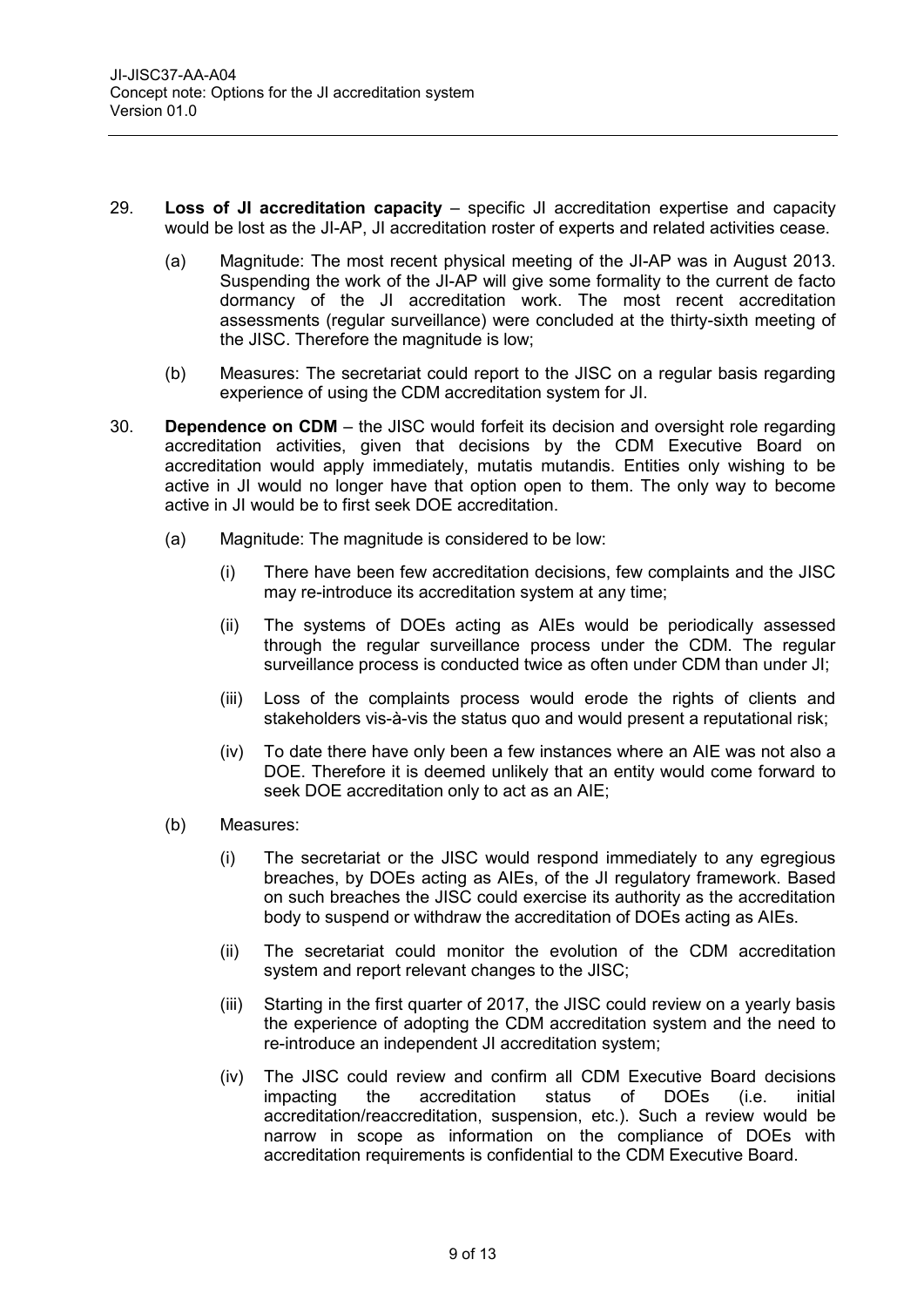- 31. **Lack of competence**  DOEs acting as AIEs may not have sufficient competence to conduct determinations and verifications under JI, in particular for projects applying the JI-specific approach.
	- (a) Magnitude: Approximately 65 per cent of the track 2 projects deemed final (as per paragraph 35 of the JI guidelines) apply CDM methodologies in totality. The remaining track 2 projects apply the JI-specific approach, which often relies on parts of CDM methodologies. In addition, the number of forecast submissions is low and therefore the overall magnitude is considered to be low;
	- (b) Measures:
		- (i) The JISC would need to determine a new way to assess the quality of the work performed by DOEs acting as AIEs. This could be done by enhancing the project appraisal of track 2 requests for determination and verification. Project appraisal is currently done by two external experts. To ensure the ongoing quality of submissions, appraisals of requests for determination and verification could be done by one external expert and by secretariat staff;
		- (ii) Require all DOEs that wish to act as AIEs to submit, before or with the first request to the JISC, a self-declaration that they are competent to determine and verify projects applying the JI-specific approach. Thereafter, require the DOEs to submit their self-declaration annually;
		- (iii) Starting in the first quarter of 2017, the JISC could review on a yearly basis the experience of adopting the CDM accreditation system and the need to re-introduce an independent JI accreditation system.

## <span id="page-9-0"></span>**4.3. Option 3. Dormant mode for JI accreditation system**

32. This option has the potential to maintain the JI accreditation system as a viable contender, with accredited entities, with the downside that it will be more expensive.

#### <span id="page-9-1"></span>**4.3.1. Positive impacts**

- 33. This option increases the likelihood that the **two existing AIEs will remain accredited** and may even encourage additional entities to apply for accreditation.
- 34. **Overhead costs** associated with maintaining the accreditation system would be reduced (less policy work and less effort devoted to accreditation).

#### <span id="page-9-2"></span>**4.3.2. Negative impacts**

- 35. While the overhead costs would be reduced, waiving the application fee would mean **forgoing fees** and subsidizing accreditation assessments would **increase the costs** to the JISC.
	- (a) Magnitude: The application fee is USD 15,000. If both AIEs were to automatically extend their accreditation it would mean forgoing USD 30,000 in revenue in 2016. Should further entities be encouraged to apply it would mean forgoing further revenue. In addition, costs would have to be borne from waiving the accreditation assessment costs (between USD 9,500 and USD 11,500 per assessment). In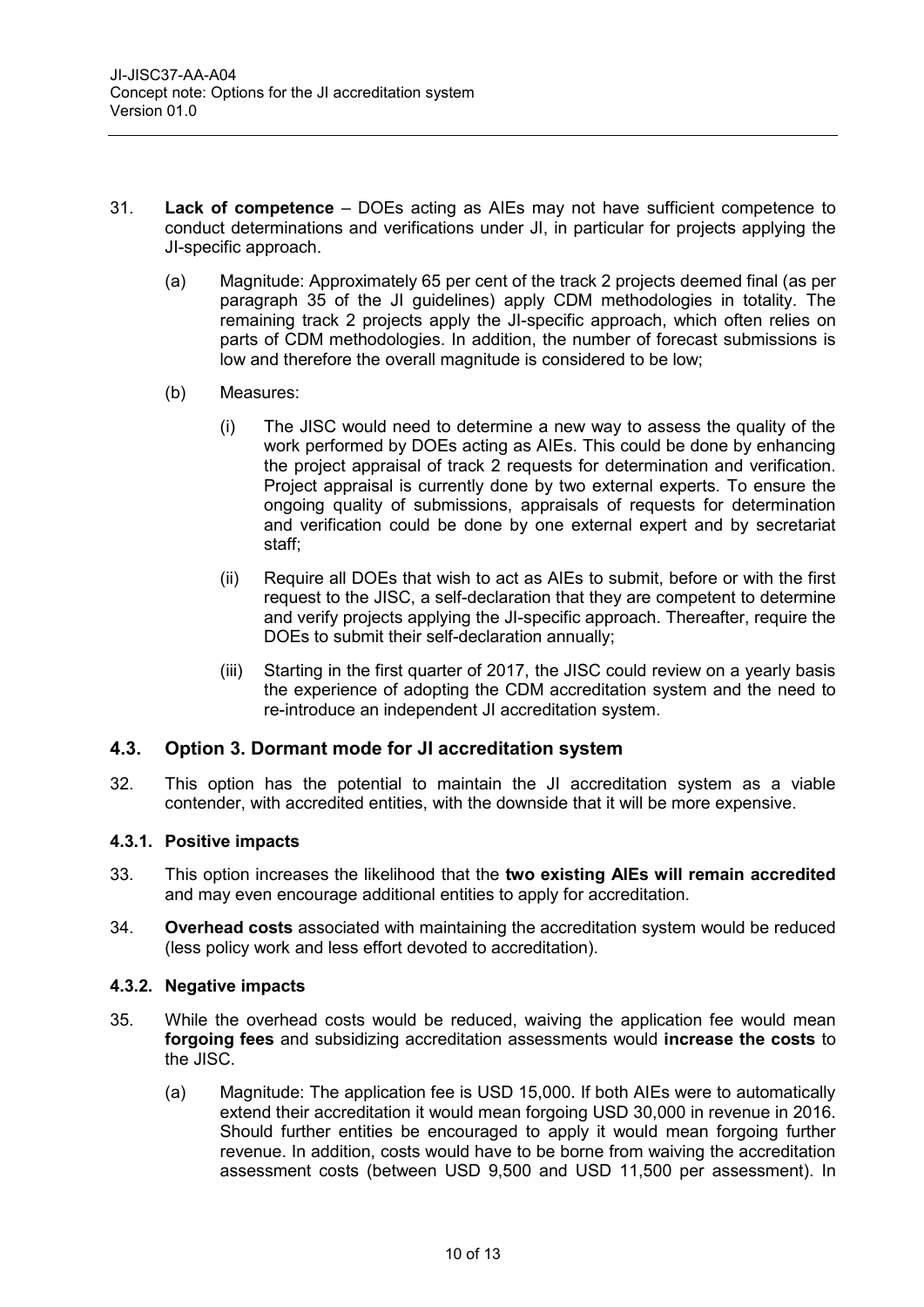relation to the size of the JI budget (around 0.8 million USD for 2016) this cost is small and therefore the magnitude is low;

- (b) Measure: The JISC may agree to accept this increase in cost.
- 36. Automatic extension of accreditation would mean that the entity would not have to submit itself to the reaccreditation assessment. This would **weaken the oversight of the JISC** over the entity and lapses in compliance with the JI accreditation standard would go unaddressed.
	- (a) Magnitude: The systems of an AIE are checked at initial accreditation, regular surveillance and at reaccreditation. Skipping the reaccreditation assessment would approximately halve the oversight. However, the entities would not be submitting many requests for determination or verification. Therefore the impact is moderate.
	- (b) Measures:
		- (i) Rather than triggering a regular surveillance when the request for determination or verification is received, the option could be amended to demand that a regular surveillance be concluded before a project determination or verification request is submitted to the secretariat or concluded before the entity even begins work on the project. This would ensure that the entity is compliant with the accreditation standard before the request for determination or verification is submitted to the secretariat;
		- (ii) Increase scrutiny of requests for determination and verification of track 2 projects.
- 37. The JISC would face **reputational risks** from decreasing oversight of compliance of AIEs with the JI accreditation standard.
	- (a) Magnitude: In light of the recent high-profile publication of articles by the Stockholm Environment Institute and by Nature Climate Change regarding the integrity of emission reductions under JI, the magnitude is moderate;
	- (b) Measures: The JISC may wish to elaborate a communications strategy to mitigate any reputational risk.

# <span id="page-10-0"></span>**5. Subsequent work and timelines**

38. Table 1 below provides an overview of the timeline and a more detailed implementation plan. This section corresponds to the implementation of option 2 above (reliance on the CDM accreditation system).

| Nr | <b>Activity</b>                                               | Q4<br>15' | Q1<br>16' | Q <sub>2</sub><br>16' | Q3<br>16' | Q1<br>17' |
|----|---------------------------------------------------------------|-----------|-----------|-----------------------|-----------|-----------|
|    | JISC 37 decision and communication to AIEs and<br><b>DOEs</b> |           |           |                       |           |           |
| ົ  | Report to the CMP                                             |           |           |                       |           |           |

#### **Table 1. Implementation plan**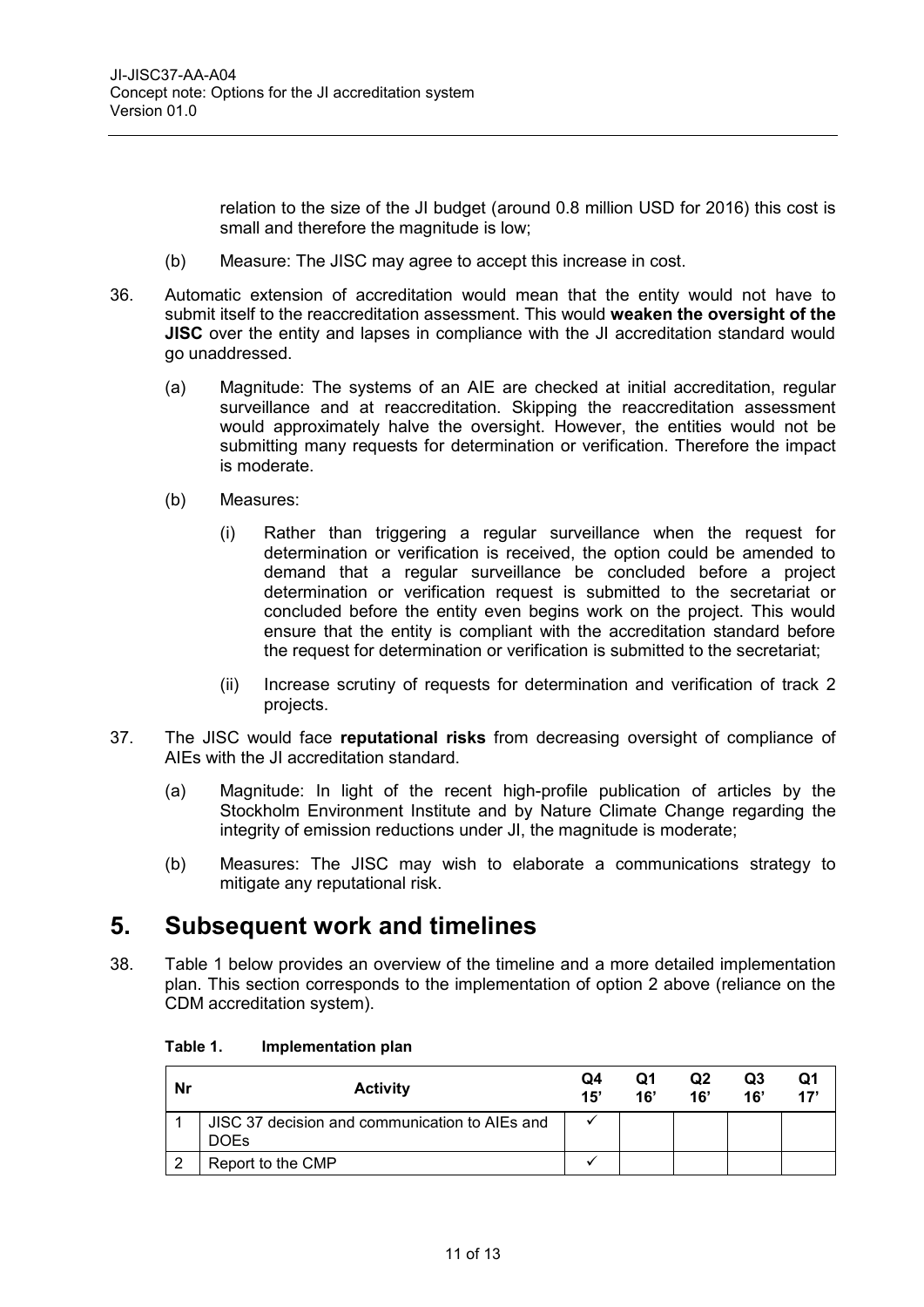| Nr | <b>Activity</b>                  | Q4<br>15' | Q1<br>16' | Q2<br>16' | Q3<br>16' | Q1<br>17' |
|----|----------------------------------|-----------|-----------|-----------|-----------|-----------|
| ົ  | Effective date                   |           |           |           |           |           |
| 4  | Report to the JISC on experience |           |           |           |           |           |

- 39. JISC 37 decision and communication to AIEs and DOEs:
	- (a) Inform the AIEs, via e-mail, of the JISC decision regarding reliance on the CDM accreditation system;
	- (b) Inform DOEs, via e-mail, of the JISC decision regarding reliance on the CDM accreditation system and that DOEs may voluntarily opt to act as AIEs.
- 40. Report to the CMP: Inform the CMP regarding the response of the JISC to decision 6/CMP.10 and seek endorsement of the agreed solution.
- 41. Effective date:
	- (a) Grant DOEs that opt to act as AIEs access rights to the JI interface and send them a communication confirming that they may henceforth act as AIEs;
	- (b) Update the AIE pages on the UNFCCC JI website to reflect the fact that DOEs may act as AIEs;
	- (c) Dissolve the JI accreditation roster of experts and send roster members a communication accordingly;
	- (d) Dissolve the JI-AP and send panel members a communication accordingly.
- 42. Report to the JISC on experience: After one year of experience, the secretariat is to provide the JISC with an update on the implementation of the decision to rely on the CDM accreditation system.

# <span id="page-11-0"></span>**6. Budget and costs**

 $\overline{a}$ 

- 43. Costs due to option 1 (status quo) can be borne within the existing system assuming that the present scenario of minimal or no JI activities continues.
- 44. Option 2 (reliance on the CDM accreditation system) does not foresee any additional costs to the JISC.
- 45. Option 3 (dormant mode for JI accreditation system) foresees a loss of revenue and a possible increase in costs to the JISC. The magnitude for 2016 would be forgone revenue of USD 30,000.<sup>6</sup>

# <span id="page-11-1"></span>**7. Recommendations to the JISC**

46. The secretariat recommends that the JISC:

 $^6$  Based on foregone revenue of USD 30,000. This cost estimate assumes that both the current AIEs elect to renew their accreditation and that no determination or verification requests are submitted in 2016 – which would trigger the regular surveillance assessment entailing subsidy costs to the JISC.